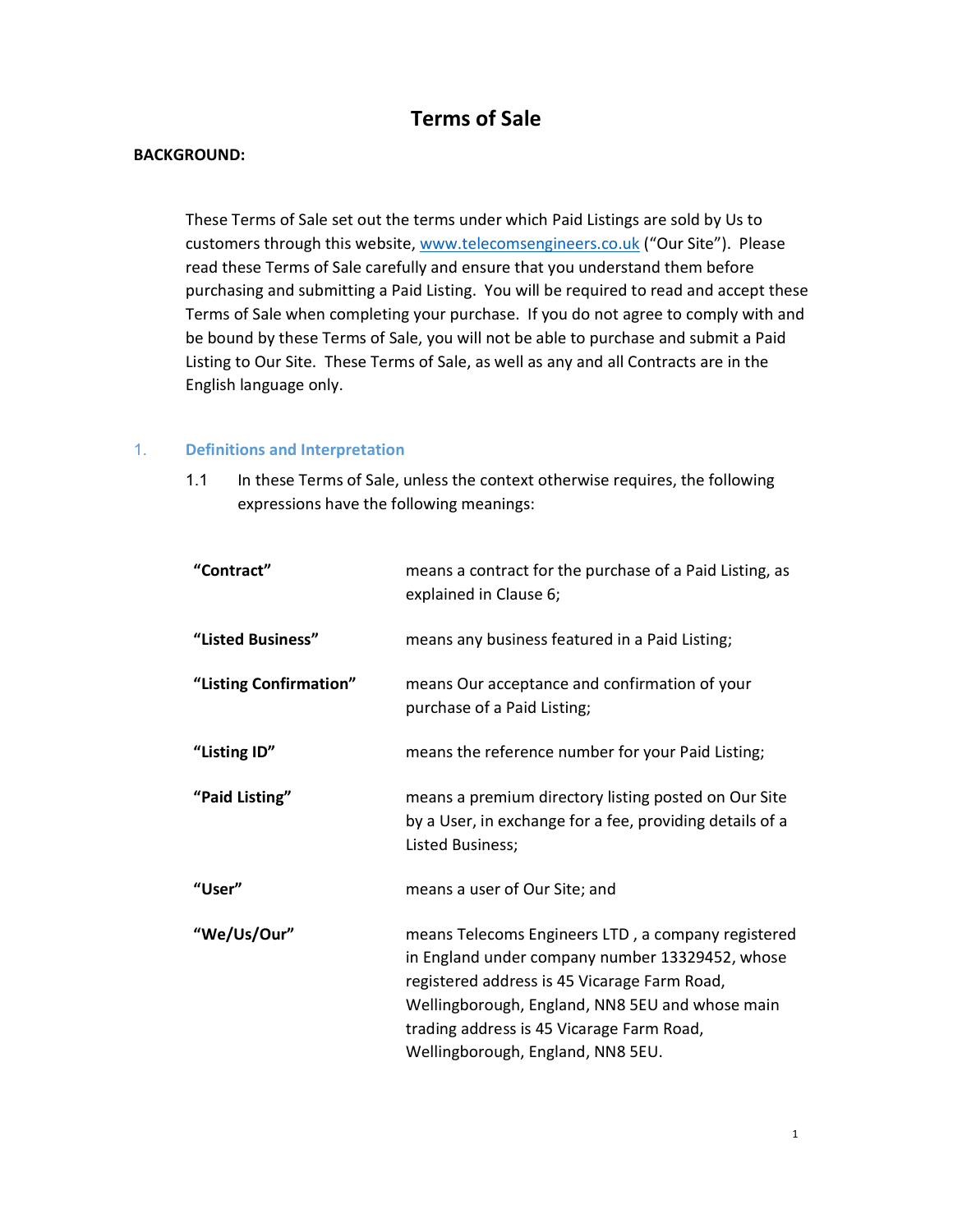#### 2. Information About Us

2.1 Our Site, www.telecomsengineers.co.uk, is owned and operated by Telecoms Engineers LTD, a limited company registered in England under company number 13329452, whose registered address is 45 Vicarage Farm Road, Wellingborough, England, NN8 5EU and whose main trading address is 45 Vicarage Farm Road, Wellingborough, England, NN8 5EU

## 3. Access to and Use of Our Site

- 3.1 Access to view Our Site is free of charge.
- 3.2 It is your responsibility to make any and all arrangements necessary in order to access Our Site.
- 3.3 Access to Our Site is provided "as is" and on an "as available" basis. We may alter, suspend or discontinue Our Site (or any part of it) at any time and without notice. We will not be liable to you in any way if Our Site (or any part of it) is unavailable at any time and for any period.
- 3.4 Use of Our Site is subject to Our Website Terms of Use https://www.telecomsengineers.co.uk/wpincludes/images/terms\_of\_website\_use.pdf Please ensure that you have read them carefully and that you understand them.

#### 4. Business and Consumer Customers

- 4.1 These Terms of Sale apply to both business and consumer customers.
- 4.2 If you are a business customer, these Terms of Sale constitute the entire agreement between Us and you with respect to your purchase of Paid Listings from Us. You acknowledge that you have not relied upon any statement, representation, warranty, assurance, or promise made by or on behalf of Us that is not set out in these Terms of Sale and that you shall have no claim for innocent or negligent misrepresentation or negligent misstatement based upon any statement herein.

# 5. Paid Listings, Pricing and Availability

5.1 We may from time to time change Our pricing. Changes in price will not affect any Paid Listing that you have already purchased but will apply to any subsequent renewal of a Paid Listing or a new Paid Listing. We will inform you of any change in price at least one month before the change is due to take effect. If you do not agree to such a change, you may cancel the Contract as described in sub-Clause 12.1.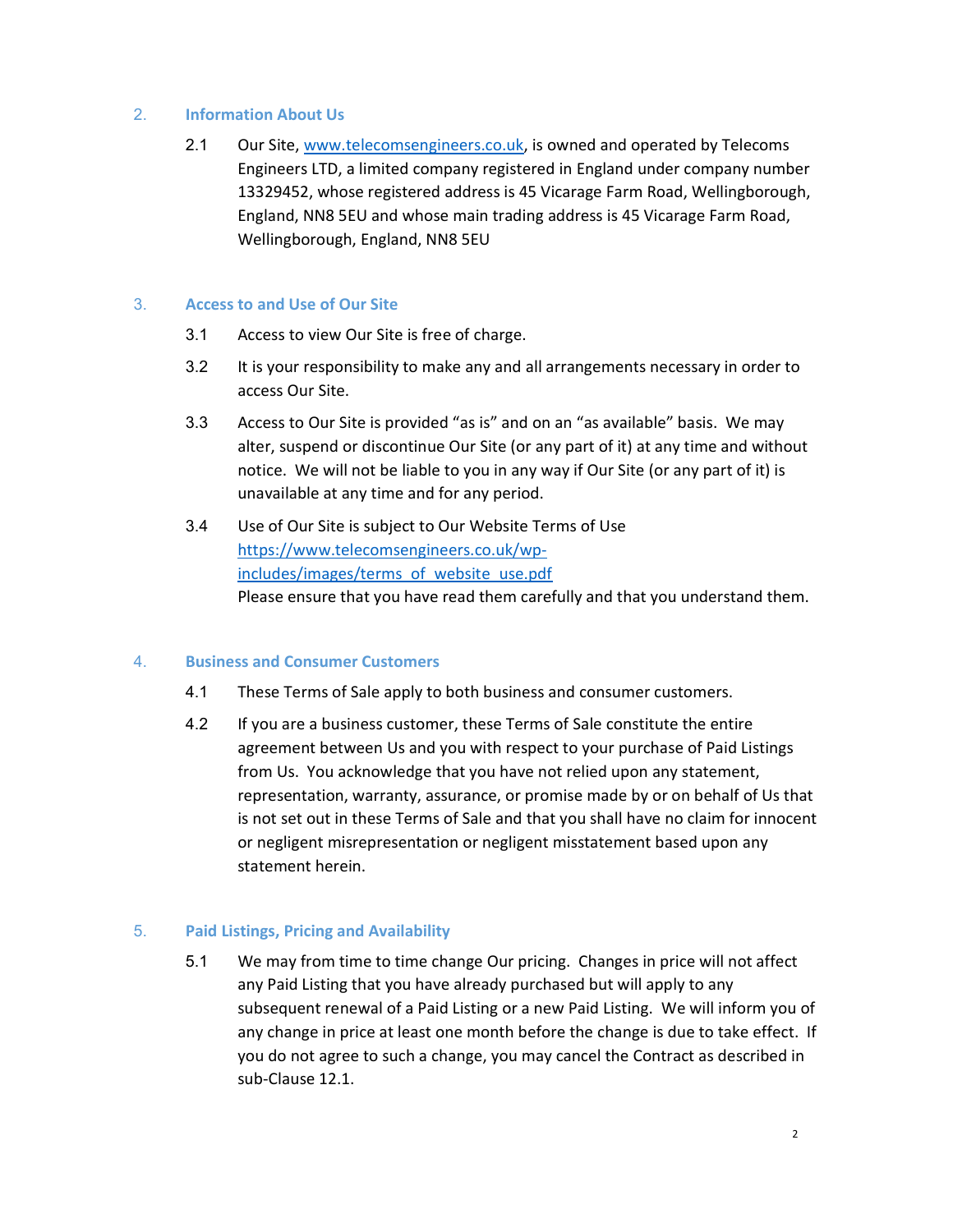- 5.2 We make all reasonable efforts to ensure that all prices shown on Our Site are correct at the time of going online. All pricing information is reviewed and updated every three months. Changes in price will not affect any order for a Paid Listing that you have already placed (please note sub-Clause 5.5 regarding VAT, however).
- 5.3 All prices are checked by Us before We accept your order for a Paid Listing. In the unlikely event that We have shown incorrect pricing information, We will contact you in writing to inform you of the mistake. If the correct price is lower than that shown when you made your order, We will simply charge you the lower amount and continue processing your order. If the correct price is higher, We will give you the option to purchase the Paid Listing at the correct price or to cancel your order. We will not proceed with processing your order in this case until you respond. If We do not receive a response from you within one month, We will treat your order as cancelled and notify you of this in writing.
- 5.4 If We discover an error in the price of your Paid Listing after your order is processed, We will inform you immediately and make all reasonable efforts to correct the error. You may, however, have the right to cancel the Contract if this happens. If We inform you of such an error and you do wish to cancel the Contract, please refer to sub-Clause 12.4.
- 5.5 Prices on Our Site are shown inclusive of VAT. If the VAT rate changes between your order being placed and Us taking payment, the amount of VAT payable will be automatically adjusted when taking payment.

# 6. Orders – How Contracts Are Formed

- 6.1 Our Site will guide you through the process of purchasing a Paid Listing. Before completing your order, you will be given the opportunity to review it and amend it. Please ensure that you have checked your order carefully before submitting it.
- 6.2 If, during the order process, you provide Us with incorrect or incomplete information, please contact Us as soon as possible. If We are unable to process your order due to incorrect or incomplete information, We will contact you to ask to correct it. If you do not give Us the accurate or complete information within a reasonable time of Our request, We will cancel your order and treat the Contract as being at an end. We will not be responsible for any delay in the completion of the transaction or in the appearance of your Paid Listing on Our Site that results from you providing incorrect or incomplete information.
- 6.3 No part of Our Site constitutes a contractual offer capable of acceptance. Your order to purchase a Paid Listing constitutes a contractual offer that We may, at Our sole discretion, accept. Our acknowledgement of receipt of your order does not mean that We have accepted it. Our acceptance is indicated by Us approving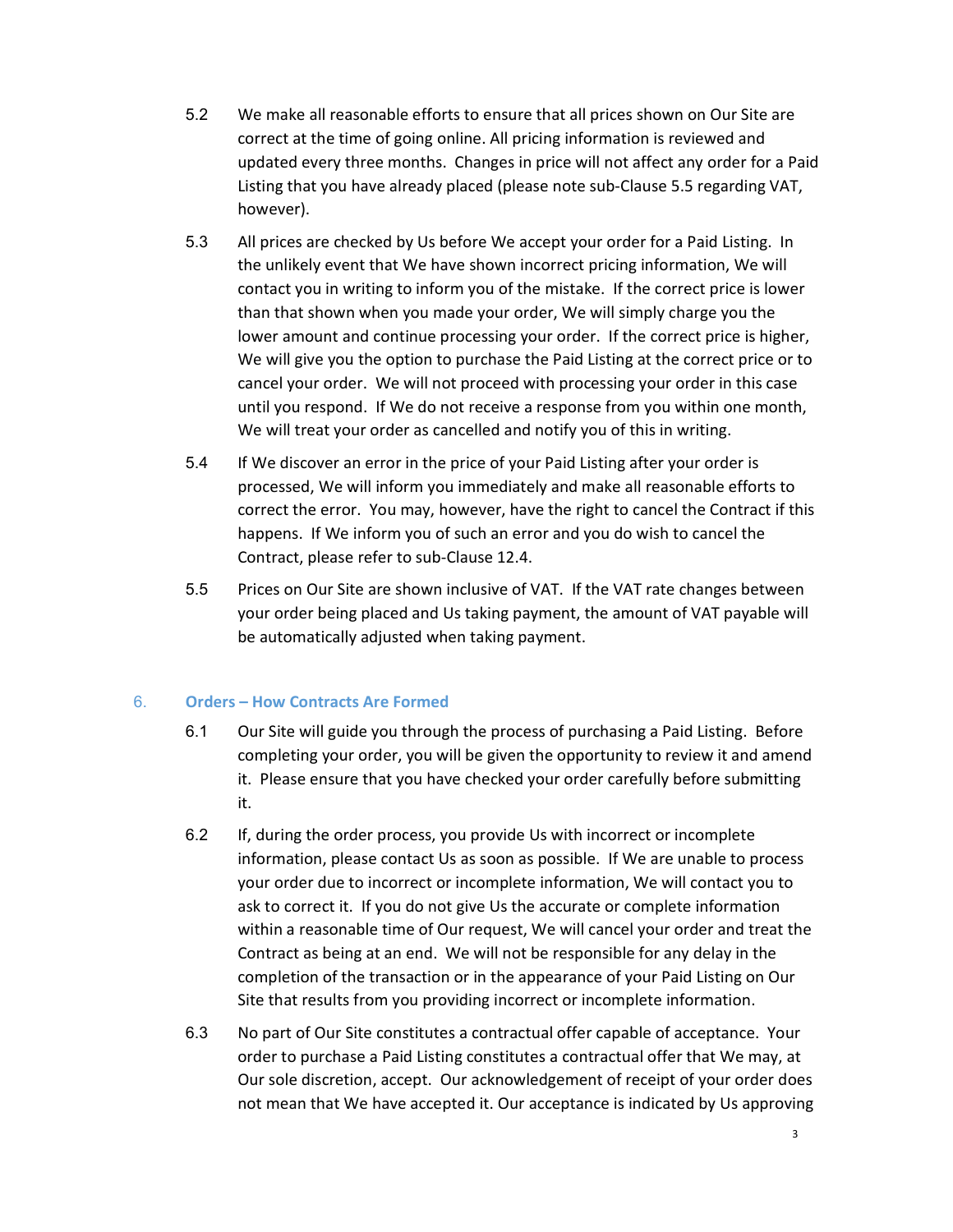your listing to go live. Only once We have approved your Listing will there be a legally binding Contract between Us and you.

- 6.4 In the unlikely event that We do not accept or cannot fulfil your order for any reason, We will explain why in writing. No payment will be taken under normal circumstances. If We have taken payment any such sums will be refunded to you.
- 6.5 Any refunds due under this Clause 6 will be issued to you as soon as possible, and in any event within 14 calendar days of the day on which the event triggering the refund occurs.
- 6.6 Refunds under this Clause 6 will be made using the same payment method that you used when purchasing your Paid Listing.

## 7. Payment

- 7.1 Payment for Paid Listings must always be made in advance. Your chosen payment method will be charged when We process your and on each renewal date.
- 7.2 Payments due must be made in full, without any set-off, counterclaim, deduction, or withholding (except where any deduction or withholding of tax is required by law).
- 7.3 We accept the following methods of payment on Our Site:
	- 7.3.1 Debit card payments via our online payment system
- 7.4 If you do not make any payment due to Us on time, We will not make your Paid Listing available on Our Site or, in the case of a renewal, will suspend its availability on Our Site. We may cancel the Contract, if payment is declined.
- 7.5 If you believe that We have charged you an incorrect amount, please contact Us at info@telecomsengineers.co.uk as soon as reasonably possible to let Us know.

#### 8. Paid Listings

8.1 You agree that you will be solely responsible for your Paid Listing and its content. We accept no responsibility for the content of Paid Listings. Specifically, you agree, represent, and warrant that you have the right to submit the Paid Listing, that all the information in the Paid Listing is accurate and truthful, that all such information will be kept accurate and up-to-date, that no personal data will be included that you do not have the right to include, and that the Paid Listing will comply with Our Acceptable Usage Policy, detailed in Clause 9 and in more detail here: https://www.telecomsengineers.co.uk/wpincludes/images/acceptable\_use\_policy.pdf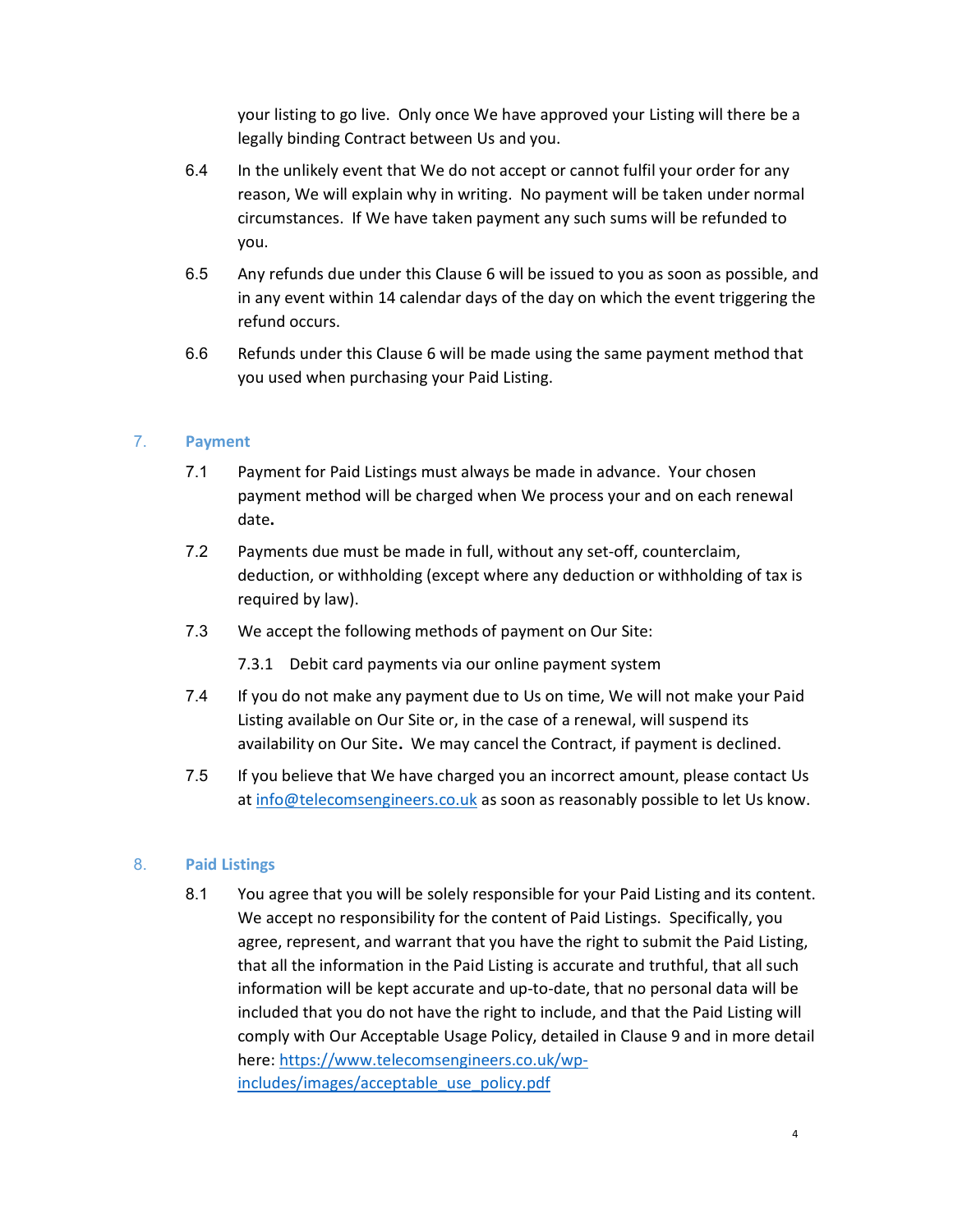- 8.2 You agree that you will be liable to Us and will, to the fullest extent permissible by law, indemnify Us for any breach of the warranties given by you under sub-Clause 8.1. You will be responsible for any loss or damage suffered by Us as a result of such a breach.
- 8.3 You (or your licensors, as appropriate) retain ownership of the content of your Paid Listing and all intellectual property rights subsisting therein. By submitting a Paid Listing, you grant Us an unconditional, non-exclusive, fully transferrable, royalty-free, perpetual, irrevocable, worldwide licence to use, store, archive, syndicate, publish, transmit, adapt, edit, reproduce, distribute, prepare derivative works from, display, perform, and sub-licence that Paid Listing for the purposes of operating and promoting Our Site.
- 8.4 Your Paid Listing will be made available on Our Site immediately when We approve your listing and will continue to be available for the period you signed up for including any renewals, or until the Contract is otherwise ended.
- 8.5 In some limited circumstances, We may need to suspend the availability of Paid Listings for reasons including, but not limited to, fixing technical problems on Our Site. If your Paid Listing is suspended for such reasons, We will endevour to inform you in advance of the suspension whenever possible, explaining why it is necessary. If the suspension lasts for more than one month, the availability of your Paid Ad will be extended by a period equivalent to the length of the suspension. If the suspension lasts (or We tell you that it is going to last) for more than one month, you may end the Contract as described below in sub-Clause 12.2.
- 8.6 If you wish to remove your Paid Listing from Our Site, you may do so by cancelling your recurring subscription (this will cancel at the end of the paid for period). Removing a Paid Listing also revokes the licence granted to Us to use that Paid Listing under sub-Clause 8.3. Please note, however, that caching or references to your Paid Listing may not be made immediately unavailable (or may not be made unavailable at all where they are outside of Our reasonable control). Removing a Paid Listing before its expiry under this sub-Clause 8.6 will not entitle you to any refund, as per sub-Clause 11. For details of other cancellation rights, please refer to Clauses 11 and 12.
- 8.7 We are not responsible for the content or accuracy of, or for any opinions, views, or values expressed in Paid Listings. Any such opinions, views, or values are those of the relevant User and/or Listed Business, and do not reflect Our opinions, views, or values in any way. We have no control over, nor any involvement in, Paid Listings, and We accept no responsibility for any actions taken, or for any products or services provided by, any Listed Business.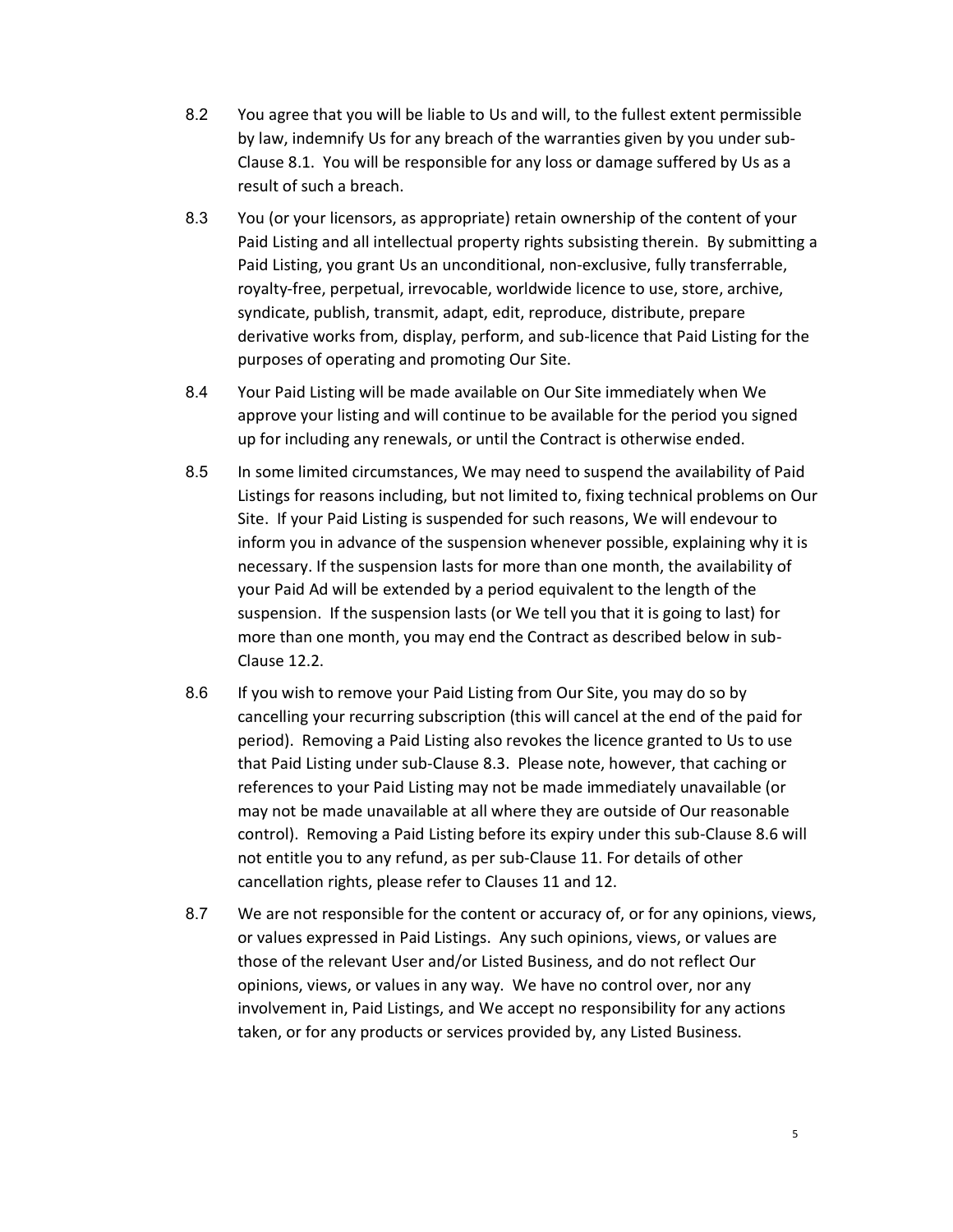#### 9. Acceptable Usage Policy

- 9.1 When submitting a Paid Listing, you must not submit or otherwise do anything that:
	- 9.1.1 [s sexually explicit;
	- 9.1.2 is obscene, deliberately offensive, hateful, or otherwise inflammatory;
	- 9.1.3 promotes violence;
	- 9.1.4 promotes or assists in any form of unlawful activity;
	- 9.1.5 discriminates against, or is in any way defamatory of, any person, group or class of persons, race, gender, religion, nationality, disability, sexual orientation, or age;
	- 9.1.6 is intended or otherwise likely to threaten, harass, annoy, alarm, inconvenience, upset, or embarrass another person;
	- 9.1.7 is calculated or is otherwise likely to deceive (including any unsubstantiated or unsupportable claims or comparisons concerning the Listed Business or any other business or person);
	- 9.1.8 is intended or otherwise likely to infringe (or threaten to infringe) another person's right to privacy or otherwise uses their personal data in a way that you do not have a right to;
	- 9.1.9 misleadingly impersonates any person or otherwise misrepresents your identity or affiliation in a way that is calculated to deceive (obvious parodies are not included within this definition provided that they do not fall within any of the other provisions of this sub-Clause 9.1);
	- 9.1.10 implies any form of affiliation with Us where none exists;
	- 9.1.11 infringes, or assists in the infringement of, the intellectual property rights (including, but not limited to, copyrights, patents, trade marks, and database rights) of any other party; or
	- 9.1.12 is in breach of any legal duty owed to a third party including, but not limited to, contractual duties and duties of confidence.
- 9.2 We reserve the right to suspend or terminate your Paid Listing and your access to Our Site if you materially breach the provisions of this Clause 9. No refunds will be given in the event of such suspension or termination. In addition, We may take one or more of the following actions:
	- 9.2.1 issue you with a written warning;
	- 9.2.2 take legal proceedings against you for reimbursement of any and all relevant costs on an indemnity basis resulting from your breach;
	- 9.2.3 take further legal action against you as appropriate;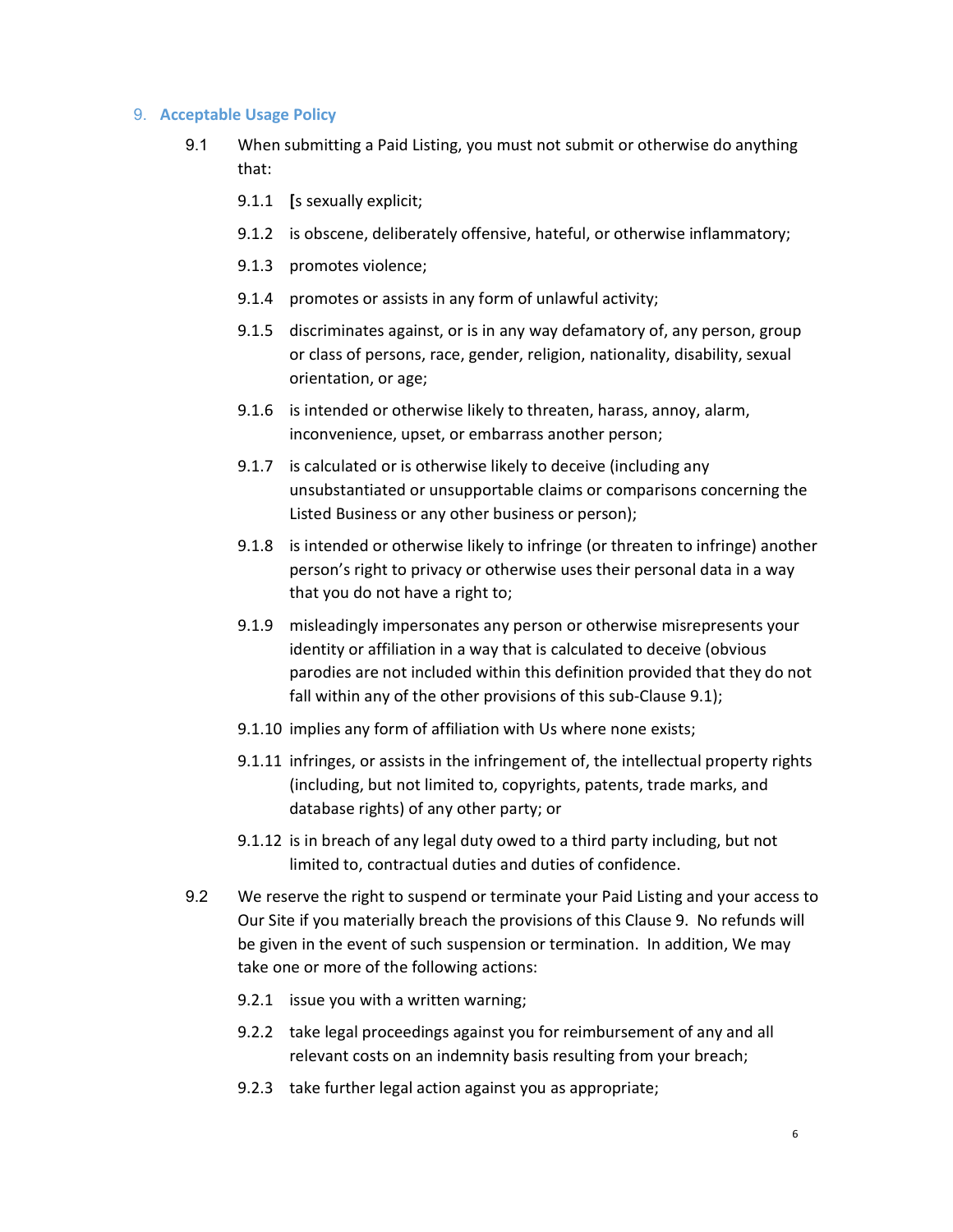- 9.2.4 disclose such information to law enforcement authorities as required or as We deem reasonably necessary; and/or
- 9.2.5 any other actions which We deem reasonably appropriate (and lawful).
- 9.3 We hereby exclude any and all liability arising out of any actions (including, but not limited to those set out above) that We may take in response to breaches of these Terms of Sale.

See full Acceptable use policy here: https://www.telecomsengineers.co.uk/wpincludes/images/acceptable\_use\_policy.pdf

## 10. Problems with Our Service and Consumers' Legal Rights

- 10.1 We will provide Our service to you with reasonable care and skill, consistent with best practices and standards in Our market, and in accordance with any and all information provided by Us about Our services and about Us. We always use reasonable endeavours to ensure that Our services are trouble-free. If, however, there is a problem with your Paid Listing or with any other aspect of Our services, please contact Us as soon as is reasonably possible via info@telecomsengineers.co.uk. We will use reasonable endeavours to remedy problems as quickly as is reasonably possible and practical.
- 10.2 If you are a consumer, you have certain legal rights if you purchase services and problems arise. For full details of your legal rights and guidance on exercising them, it is recommended that you contact your local Citizens Advice Bureau or Trading Standards Office.

# 11. Ending the Contract

- 11.1 You may cancel the Contract and remove your Paid Listing at any time, however subject to sub-Clause 11.2 and Clause 12 (outlining your rights to cancel arising due to something done by Us), We cannot offer any refunds and the Contract will end.
- 11.2 If you purchase a Paid Listing by mistake (or allow your Paid Listing to renew by mistake), please inform Us within one day, and We will cancel the purchase, remove your Paid Listing, and issue a full refund. If you do not inform Us within one day, We will not be able to offer any refund and your Paid Listing will remain available (unless you remove it) until its expiry or renewal date.
- 11.3 Please note that consumers will not be eligible for a 14-day cancellation or "cooling-off" period as Our service (i.e. the hosting of your Paid Listing) begins immediately upon the formation of the Contract. You will be required to expressly acknowledge this during the order process.
- 11.4 If you wish to exercise your right to cancel under this Clause 11, you may inform Us of your cancellation in any way you wish, however for your convenience We ask that you cancel your subscription through your Account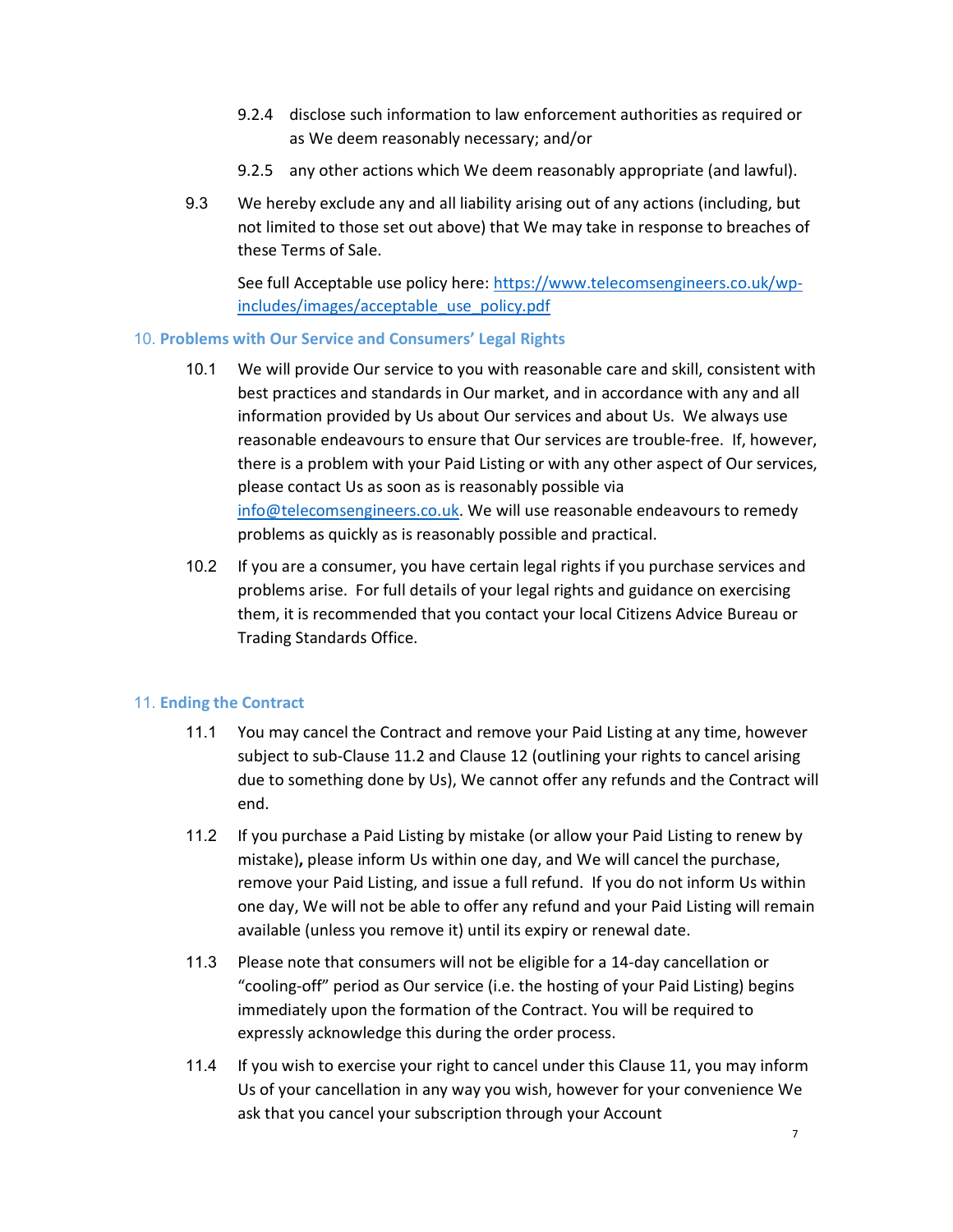- 11.5 We may ask you why you have chosen to cancel and may use any answers you provide to improve Our services, however please note that you are under no obligation to provide any details if you do not wish to.
- 11.6 Refunds under this Clause 11 will be issued to you as soon as possible, and in any event within 14 calendar days of the day on which you inform Us that you wish to cancel.
- 11.7 Refunds under this Clause 11 will be made using the same payment method that you used when purchasing your Paid Listing.

# 12. Ending the Contract Because of Something We Have Done (or Will Do)

- 12.1 You may end the Contract at any time if We have informed you of a forthcoming change to Our services, or to these Terms of Sale that you do not agree to. If the change is set to take effect or apply to you before the expiry or renewal date of your Paid Listing, We will issue you with a pro-rated refund equal to the time remaining on your Paid Listing. If the change will not take effect or apply to you until the expiry or renewal date of your Paid Listing, the Contract will end on the expiry or renewal date and no refund will be due.
- 12.2 If We have suspended availability of your Paid Listing for more than one month, or We have informed you that We are going to suspend availability for more than one month, you may end the Contract immediately, as described in sub-Clause 8.5. If you end the Contract for this reason, We will issue you with a partial refund for time remaining on your subscription if requested.
- 12.3 If an event outside of Our reasonable control occurs and continues for more than one month, you may end the Contract immediately. See sub-Clause 14.2.6 for more information. If you end the Contract for this reason, We will issue you with a partial refund for time remaining on your subscription if requested.
- 12.4 If We inform you of an error in the price of your Paid Listing and you wish to end the Contract as a result, you may end it immediately. If you end the Contract for this reason, We will issue you with a full refund.
- 12.5 You also have a legal right to end the Contract at any time if We are in breach of it. You may also be entitled to a full or partial refund. For details of your legal rights, if you are a consumer, please refer to your local Citizens Advice Bureau or Trading Standards Office.
- 12.6 If you wish to exercise your right to cancel under this Clause 12, you may inform Us of your cancellation in any way you wish, however for your convenience We ask that you cancel you subscription through the website under my Account and email info@telecomsengineers.co.uk to confirm you have done so.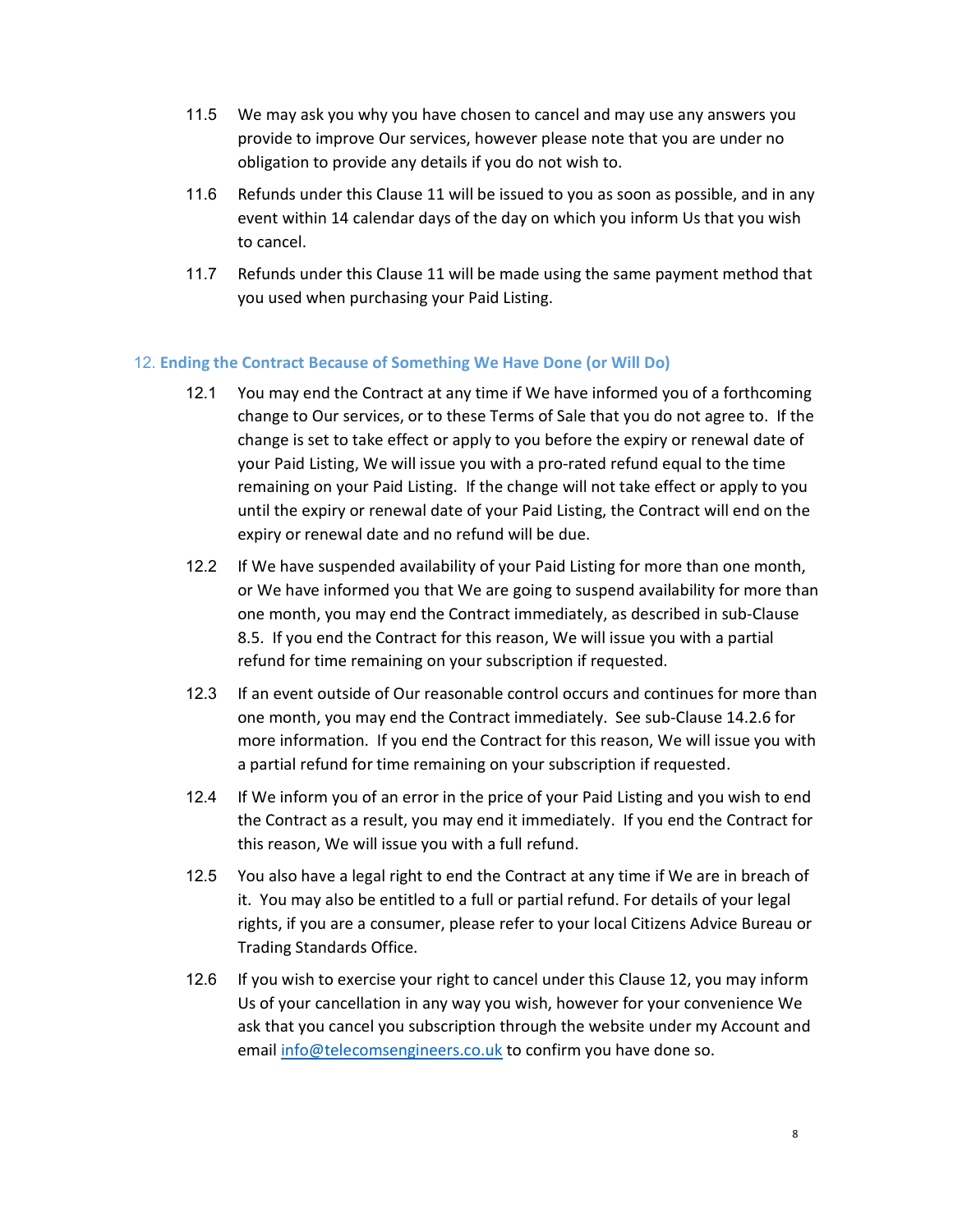- 12.7 We may ask you why you have chosen to cancel and may use any answers you provide to improve Our services, however please note that you are under no obligation to provide any details if you do not wish to.
- 12.8 Refunds under this Clause 12 will be issued to you as soon as possible, and in any event within 14 calendar days of the day on which you inform Us that you wish to cancel.
- 12.9 Refunds under this Clause 12 will be made using the same payment method that you used when purchasing your Paid Listing.

# 13. Our Liability

- 13.1 If you are a consumer, We will be responsible for any foreseeable loss or damage that you may suffer as a result of Our breach of these Terms of Sale (or the Contract) or as a result of Our negligence. Loss or Damage is foreseeable if it is an obvious consequence of Our breach or negligence or if it is contemplated by you and Us when the Contract is created. We will not be responsible for any loss or damage that is not foreseeable.
- 13.2 If you are a business, subject to sub-Clause 13.4, We will not be liable to you, whether in contract, tort (including negligence), breach of statutory duty, or otherwise, for any loss of profit, loss of business, interruption to business, for any loss of business opportunity, or for any indirect or consequential loss arising out of or in connection with any contract between you and Us.
- 13.3 If you are a business, subject to sub-Clause 13.4, Our total liability to you for all other losses arising out of or in connection with any contract between you and Us, whether in contract, tort (including negligence), breach of statutory duty, or otherwise, shall be 50% of the total sums paid by you under the contract in question.
- 13.4 Nothing in these Terms of Sale seeks to limit or exclude Our liability for death or personal injury caused by Our negligence (including that of Our employees, agents, or sub-contractors); for fraud or fraudulent misrepresentation; or for any other matter in respect of which liability cannot be excluded or restricted by law.
- 13.5 In particular, nothing in these Terms of Sale seeks to limit consumers' legal rights. If you are a consumer, more information about your legal rights can be obtained from your local Citizens Advice Bureau or Trading Standards Office.

# 14. Events Outside of Our Control (Force Majeure)

14.1 We will not be liable for any failure or delay in performing Our obligations where that failure or delay results from any cause that is beyond Our reasonable control. Such causes include, but are not limited to: power failure, internet service provider failure, strikes, lock-outs or other industrial action by third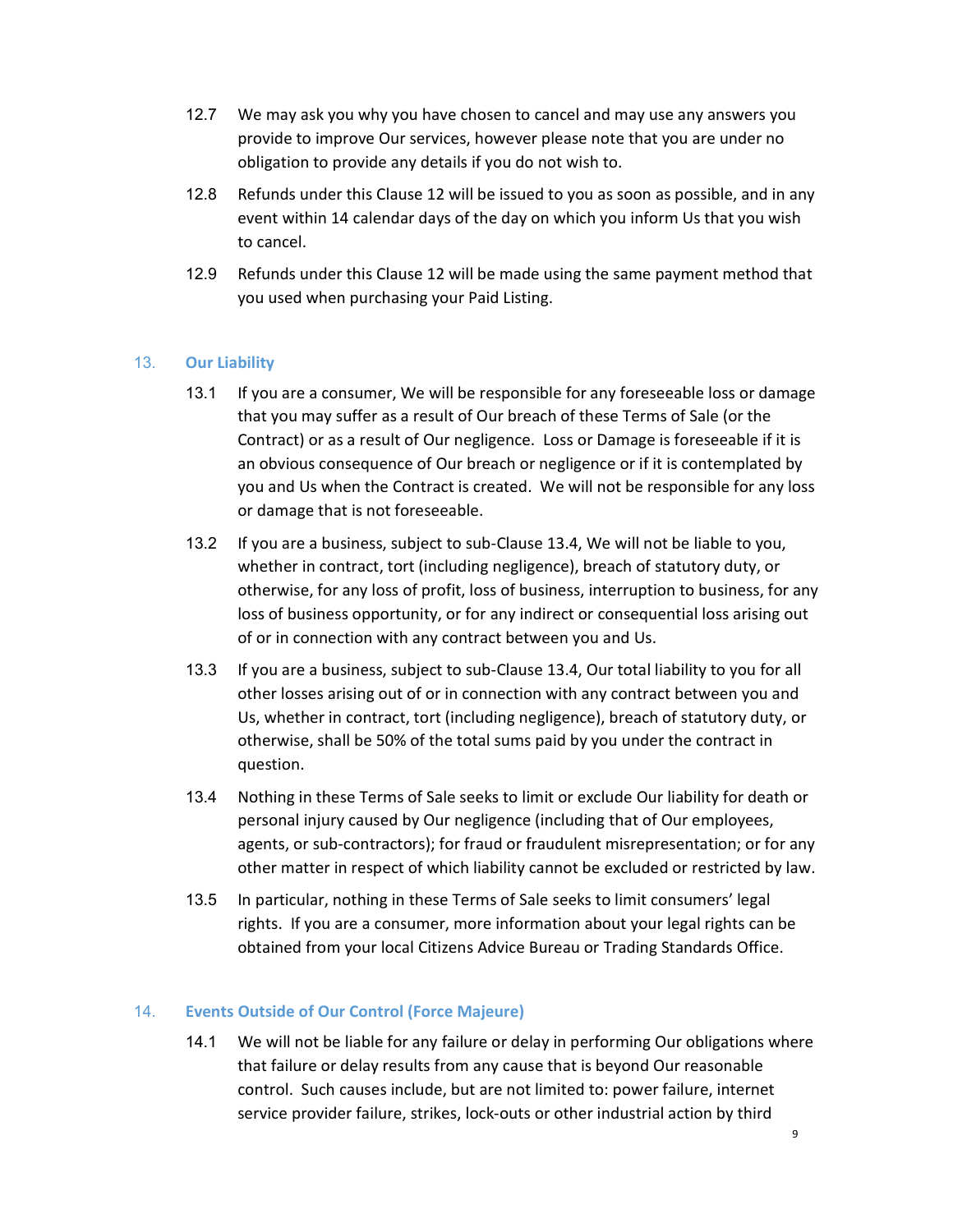parties, riots and other civil unrest, fire, explosion, flood, storms, earthquakes, subsidence, acts of terrorism (threatened or actual), acts of war (declared, undeclared, threatened, actual, or preparations for war), epidemic or other natural disaster, or any other event that is beyond Our reasonable control.

- 14.2 If any event described under this Clause 14 occurs that is likely to adversely affect Our performance of any of Our obligations under these Terms of Sale:
	- 14.2.1 We will inform you as soon as is reasonably possible;
	- 14.2.2 We will take all reasonable steps to minimise the delay;
	- 14.2.3 To the extent that We cannot minimise the delay, Our affected obligations under these Terms of Sale (and therefore the Contract) will be suspended and any time limits that We are bound by will be extended accordingly;
	- 14.2.4 We will inform you when the event outside of Our control is over and provide details of any new dates, times or availability as necessary;
	- 14.2.5 If the event outside of Our control continues for more than one month We will cancel the Contract and inform you of the cancellation. Any refunds due to you as a result of that cancellation will be paid to you as soon as is reasonably possible and in any event within 14 calendar days of the date on which the Contract is cancelled and will be made using the same payment method that you used when purchasing your Paid Listing.
	- 14.2.6 If an event outside of Our control occurs and continues for more than one month and you wish to cancel the Contract as a result, you may do so as described in sub-Clause 12.3.

#### 15. Contacting Us

- 15.1 If you wish to contact Us with general questions or complaints, you may contact Us by telephone at 03303110345, by email at info@telecomsengineers.co.uk
- 15.2 For matters relating to Paid Listings, please contact Us by telephone at 03303110345, by email at info@telecomsengineers.co.uk
- 15.3 For matters relating to cancellations, please contact Us by telephone at 03303110345, by email at info@telecomsengineers.co.uk or refer to the relevant Clauses above for further information.

# 16. Complaints and Feedback

16.1 We always welcome feedback from Our customers and, whilst We always use all reasonable endeavours to ensure that your experience as a customer of Ours is a positive one, We nevertheless want to hear from you if you have any cause for complaint.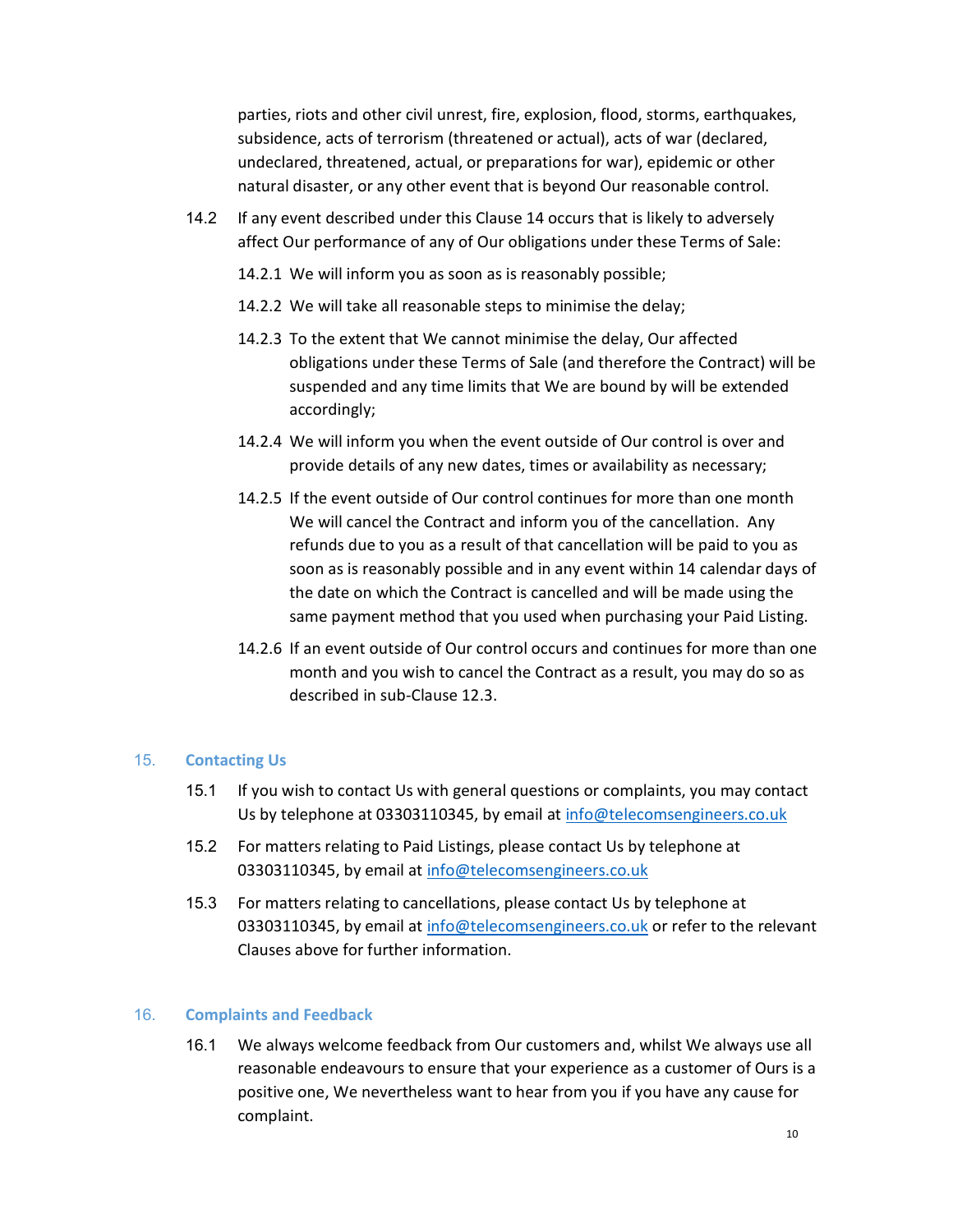16.2 If you wish to give Us feedback on any aspect of your dealings with Us, please contact Us in one of the following ways:

16.2.1 By email to info@telecomsengineers.co.uk

## 17. How We Use Your Personal Information (Data Protection)

We will only use your personal information as set out in Our Privacy Policy, available from https://www.telecomsengineers.co.uk/privacy-policy and Our Cookie Policy, available from https://www.telecomsengineers.co.uk/cookie-declaration

## 18. Other Important Terms

- 18.1 We may transfer (assign) Our obligations and rights hereunder to a third party (this may happen, for example, if We sell Our business). If this occurs, you will be informed by Us in writing. Your rights hereunder will not be affected and Our obligations hereunder will be transferred to the third party who will remain bound by them.
- 18.2 You may not transfer (assign) your obligations and rights hereunder without Our express written permission.
- 18.3 The Contract is between you and Us. It is not intended to benefit any other person or third party in any way and no such person or party will be entitled to enforce any provision of these Terms of Sale.
- 18.4 If any of the provisions of these Terms of Sale are found to be unlawful, invalid, or otherwise unenforceable by any court or other authority, that / those provision(s) shall be deemed severed from the remainder of these Terms of Sale. The remainder of these Terms of Sale shall be valid and enforceable.
- 18.5 No failure or delay by Us in exercising any of Our rights under these Terms of Sale means that We have waived that right, and no waiver by Us of a breach of any provision of these Terms of Sale means that We will waive any subsequent breach of the same or any other provision.
- 18.6 We may revise these Terms of Sale from time to time in response to changes in relevant laws and other regulatory requirements. If We change these Terms of Sale as they relate to your Paid Listing, We will give you reasonable advance notice of the changes and provide details of how to cancel if you are not happy with them (also see sub-Clause 12.1 above).

# 19. Law and Jurisdiction

19.1 These Terms of Sale, and the relationship between you and Us (whether contractual or otherwise) shall be governed by, and construed in accordance with, English law.